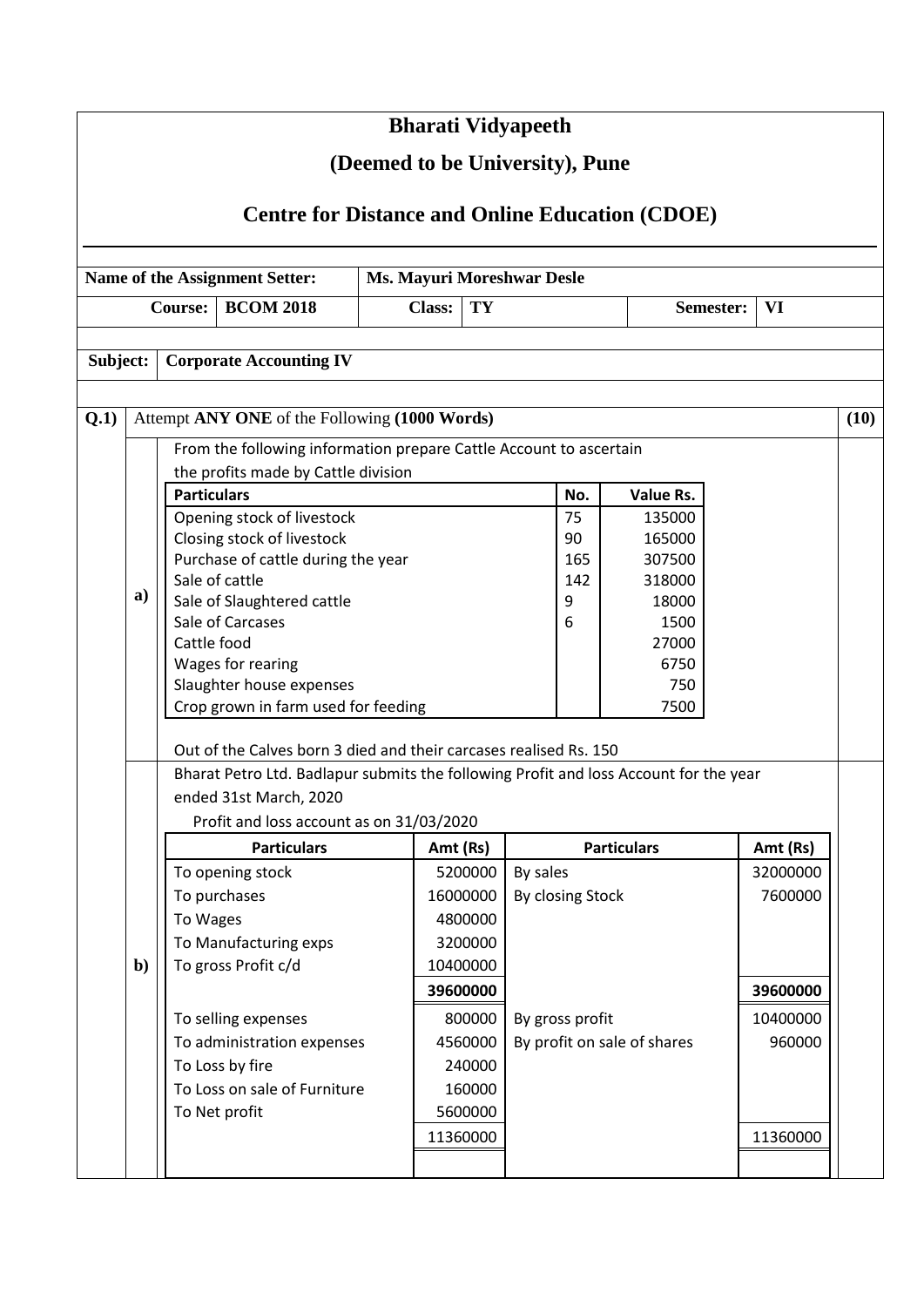| <b>Gross Profit Ratio</b><br>Net Profit ratio<br><b>Operating Profit Ratio.</b><br>Operating ratio<br>Attempt ANY TWO of the Following (800 Words)<br>From the following Balance sheet of Arvind Mills Ltd. Aurangabad as on 31/03/2020<br>calculate the following ratios:<br>a) Current Ratio b) Liquid Ratio c) Current Assets to Fixed Assets<br>d) Debt to Equity Ratio e) Proprietory Ratio<br><b>Liabilities</b><br>Equity capital<br>6% Preference capital<br><b>General Reserve</b><br><b>Profit and Loss</b><br>Provision for tax<br><b>Bills payable</b><br>Bank overdraft<br>Sundry creditors<br>12% Debentures | Balance sheet as on 31st March, 2020<br>Amt(Rs.)<br>1000000<br>500000<br>100000<br>400000<br>176000<br>124000<br>20000<br>80000<br>500000                        |         | Goodwill<br><b>Plant and Machinery</b><br>Land and building<br>Furniture<br>Inventories<br><b>Bills Receivable</b><br><b>Sundry Debtors</b><br><b>Bank</b> | <b>Assets</b> |                            |                                              | Amt(Rs.)<br>500000<br>600000<br>700000<br>100000<br>600000<br>30000 | (10)                                                                                                                                                                               |
|----------------------------------------------------------------------------------------------------------------------------------------------------------------------------------------------------------------------------------------------------------------------------------------------------------------------------------------------------------------------------------------------------------------------------------------------------------------------------------------------------------------------------------------------------------------------------------------------------------------------------|------------------------------------------------------------------------------------------------------------------------------------------------------------------|---------|------------------------------------------------------------------------------------------------------------------------------------------------------------|---------------|----------------------------|----------------------------------------------|---------------------------------------------------------------------|------------------------------------------------------------------------------------------------------------------------------------------------------------------------------------|
|                                                                                                                                                                                                                                                                                                                                                                                                                                                                                                                                                                                                                            |                                                                                                                                                                  |         |                                                                                                                                                            |               |                            |                                              |                                                                     |                                                                                                                                                                                    |
|                                                                                                                                                                                                                                                                                                                                                                                                                                                                                                                                                                                                                            |                                                                                                                                                                  |         |                                                                                                                                                            |               |                            |                                              |                                                                     |                                                                                                                                                                                    |
|                                                                                                                                                                                                                                                                                                                                                                                                                                                                                                                                                                                                                            |                                                                                                                                                                  |         |                                                                                                                                                            |               |                            |                                              |                                                                     |                                                                                                                                                                                    |
|                                                                                                                                                                                                                                                                                                                                                                                                                                                                                                                                                                                                                            |                                                                                                                                                                  |         |                                                                                                                                                            |               |                            |                                              |                                                                     |                                                                                                                                                                                    |
|                                                                                                                                                                                                                                                                                                                                                                                                                                                                                                                                                                                                                            |                                                                                                                                                                  |         |                                                                                                                                                            |               |                            |                                              |                                                                     |                                                                                                                                                                                    |
|                                                                                                                                                                                                                                                                                                                                                                                                                                                                                                                                                                                                                            |                                                                                                                                                                  |         |                                                                                                                                                            |               |                            |                                              |                                                                     |                                                                                                                                                                                    |
|                                                                                                                                                                                                                                                                                                                                                                                                                                                                                                                                                                                                                            |                                                                                                                                                                  |         |                                                                                                                                                            |               |                            |                                              |                                                                     |                                                                                                                                                                                    |
|                                                                                                                                                                                                                                                                                                                                                                                                                                                                                                                                                                                                                            |                                                                                                                                                                  |         |                                                                                                                                                            |               |                            |                                              |                                                                     |                                                                                                                                                                                    |
|                                                                                                                                                                                                                                                                                                                                                                                                                                                                                                                                                                                                                            |                                                                                                                                                                  |         |                                                                                                                                                            |               |                            |                                              |                                                                     |                                                                                                                                                                                    |
|                                                                                                                                                                                                                                                                                                                                                                                                                                                                                                                                                                                                                            |                                                                                                                                                                  |         |                                                                                                                                                            |               |                            |                                              |                                                                     |                                                                                                                                                                                    |
|                                                                                                                                                                                                                                                                                                                                                                                                                                                                                                                                                                                                                            |                                                                                                                                                                  |         |                                                                                                                                                            |               |                            |                                              |                                                                     |                                                                                                                                                                                    |
|                                                                                                                                                                                                                                                                                                                                                                                                                                                                                                                                                                                                                            |                                                                                                                                                                  |         |                                                                                                                                                            |               |                            |                                              |                                                                     |                                                                                                                                                                                    |
|                                                                                                                                                                                                                                                                                                                                                                                                                                                                                                                                                                                                                            |                                                                                                                                                                  |         |                                                                                                                                                            |               |                            |                                              |                                                                     |                                                                                                                                                                                    |
|                                                                                                                                                                                                                                                                                                                                                                                                                                                                                                                                                                                                                            |                                                                                                                                                                  |         |                                                                                                                                                            |               |                            |                                              |                                                                     |                                                                                                                                                                                    |
|                                                                                                                                                                                                                                                                                                                                                                                                                                                                                                                                                                                                                            |                                                                                                                                                                  |         |                                                                                                                                                            |               |                            |                                              |                                                                     |                                                                                                                                                                                    |
|                                                                                                                                                                                                                                                                                                                                                                                                                                                                                                                                                                                                                            |                                                                                                                                                                  |         |                                                                                                                                                            |               |                            |                                              |                                                                     |                                                                                                                                                                                    |
|                                                                                                                                                                                                                                                                                                                                                                                                                                                                                                                                                                                                                            |                                                                                                                                                                  |         |                                                                                                                                                            |               |                            |                                              |                                                                     |                                                                                                                                                                                    |
|                                                                                                                                                                                                                                                                                                                                                                                                                                                                                                                                                                                                                            |                                                                                                                                                                  |         |                                                                                                                                                            |               |                            |                                              |                                                                     |                                                                                                                                                                                    |
|                                                                                                                                                                                                                                                                                                                                                                                                                                                                                                                                                                                                                            |                                                                                                                                                                  |         |                                                                                                                                                            |               |                            |                                              | 150000                                                              |                                                                                                                                                                                    |
|                                                                                                                                                                                                                                                                                                                                                                                                                                                                                                                                                                                                                            |                                                                                                                                                                  |         |                                                                                                                                                            |               |                            | 200000                                       |                                                                     |                                                                                                                                                                                    |
|                                                                                                                                                                                                                                                                                                                                                                                                                                                                                                                                                                                                                            |                                                                                                                                                                  |         | Short term Investment                                                                                                                                      |               |                            |                                              | 20000                                                               |                                                                                                                                                                                    |
|                                                                                                                                                                                                                                                                                                                                                                                                                                                                                                                                                                                                                            |                                                                                                                                                                  |         |                                                                                                                                                            |               |                            |                                              |                                                                     |                                                                                                                                                                                    |
|                                                                                                                                                                                                                                                                                                                                                                                                                                                                                                                                                                                                                            |                                                                                                                                                                  | 2900000 |                                                                                                                                                            |               |                            |                                              | 2900000                                                             |                                                                                                                                                                                    |
| From the following prepare Cattle Account                                                                                                                                                                                                                                                                                                                                                                                                                                                                                                                                                                                  |                                                                                                                                                                  |         |                                                                                                                                                            |               |                            |                                              |                                                                     |                                                                                                                                                                                    |
| <b>Particulars</b><br><b>Opening stock</b><br><b>Closing Stock</b>                                                                                                                                                                                                                                                                                                                                                                                                                                                                                                                                                         |                                                                                                                                                                  |         |                                                                                                                                                            |               |                            |                                              |                                                                     |                                                                                                                                                                                    |
|                                                                                                                                                                                                                                                                                                                                                                                                                                                                                                                                                                                                                            |                                                                                                                                                                  |         |                                                                                                                                                            |               |                            |                                              |                                                                     |                                                                                                                                                                                    |
|                                                                                                                                                                                                                                                                                                                                                                                                                                                                                                                                                                                                                            |                                                                                                                                                                  |         |                                                                                                                                                            |               |                            |                                              |                                                                     |                                                                                                                                                                                    |
|                                                                                                                                                                                                                                                                                                                                                                                                                                                                                                                                                                                                                            |                                                                                                                                                                  |         |                                                                                                                                                            |               |                            |                                              |                                                                     |                                                                                                                                                                                    |
|                                                                                                                                                                                                                                                                                                                                                                                                                                                                                                                                                                                                                            |                                                                                                                                                                  |         |                                                                                                                                                            |               |                            |                                              |                                                                     |                                                                                                                                                                                    |
|                                                                                                                                                                                                                                                                                                                                                                                                                                                                                                                                                                                                                            |                                                                                                                                                                  |         |                                                                                                                                                            |               |                            |                                              |                                                                     |                                                                                                                                                                                    |
|                                                                                                                                                                                                                                                                                                                                                                                                                                                                                                                                                                                                                            |                                                                                                                                                                  |         |                                                                                                                                                            |               |                            |                                              |                                                                     |                                                                                                                                                                                    |
|                                                                                                                                                                                                                                                                                                                                                                                                                                                                                                                                                                                                                            |                                                                                                                                                                  |         |                                                                                                                                                            |               |                            |                                              |                                                                     |                                                                                                                                                                                    |
|                                                                                                                                                                                                                                                                                                                                                                                                                                                                                                                                                                                                                            |                                                                                                                                                                  |         |                                                                                                                                                            |               |                            | 75                                           |                                                                     |                                                                                                                                                                                    |
|                                                                                                                                                                                                                                                                                                                                                                                                                                                                                                                                                                                                                            |                                                                                                                                                                  |         |                                                                                                                                                            |               | 30                         |                                              |                                                                     |                                                                                                                                                                                    |
|                                                                                                                                                                                                                                                                                                                                                                                                                                                                                                                                                                                                                            |                                                                                                                                                                  |         |                                                                                                                                                            |               | 5                          |                                              |                                                                     |                                                                                                                                                                                    |
|                                                                                                                                                                                                                                                                                                                                                                                                                                                                                                                                                                                                                            |                                                                                                                                                                  |         |                                                                                                                                                            |               |                            |                                              |                                                                     |                                                                                                                                                                                    |
|                                                                                                                                                                                                                                                                                                                                                                                                                                                                                                                                                                                                                            |                                                                                                                                                                  |         |                                                                                                                                                            |               |                            |                                              |                                                                     |                                                                                                                                                                                    |
|                                                                                                                                                                                                                                                                                                                                                                                                                                                                                                                                                                                                                            |                                                                                                                                                                  |         |                                                                                                                                                            |               |                            |                                              |                                                                     |                                                                                                                                                                                    |
|                                                                                                                                                                                                                                                                                                                                                                                                                                                                                                                                                                                                                            |                                                                                                                                                                  |         |                                                                                                                                                            |               |                            |                                              |                                                                     |                                                                                                                                                                                    |
|                                                                                                                                                                                                                                                                                                                                                                                                                                                                                                                                                                                                                            |                                                                                                                                                                  |         |                                                                                                                                                            |               |                            |                                              |                                                                     |                                                                                                                                                                                    |
|                                                                                                                                                                                                                                                                                                                                                                                                                                                                                                                                                                                                                            |                                                                                                                                                                  |         |                                                                                                                                                            |               |                            |                                              |                                                                     |                                                                                                                                                                                    |
| $\bf c)$                                                                                                                                                                                                                                                                                                                                                                                                                                                                                                                                                                                                                   |                                                                                                                                                                  |         |                                                                                                                                                            |               |                            |                                              |                                                                     |                                                                                                                                                                                    |
| Out of the calves born during the year 3 died and the carcases of the calves did not realised<br>any thing. Crop worth Rs. 5000 grown in the farm was used for feeding. Rs. 3000 is estimated<br>to be wages, rearing etc. Slaughtered house expenses amounted to Rs. 2000, Charge the                                                                                                                                                                                                                                                                                                                                     |                                                                                                                                                                  |         |                                                                                                                                                            |               |                            |                                              |                                                                     |                                                                                                                                                                                    |
| $b$                                                                                                                                                                                                                                                                                                                                                                                                                                                                                                                                                                                                                        | Cattle<br>Cattle Food<br><b>Particulars</b><br>Purchase of Cattle food<br>Purchase of cattle<br>Sale of Cattle<br>Sale of slaughtered Cattle<br>Sale of Carcases |         | depreciation of Rs. 1500 and insurance of Rs. 400.                                                                                                         | No.<br>80     | Value Rs.<br>32000<br>5000 | No.<br>No.<br>Financial analysis of Company. | 130<br>150                                                          | Value<br>Rs.<br>55000<br>8000<br>Value<br>Rs.<br>10000<br>60000<br>50000<br>20000<br>500<br>What is an Accounting Ratio? Explain the significance of Accounting Ratio technique in |